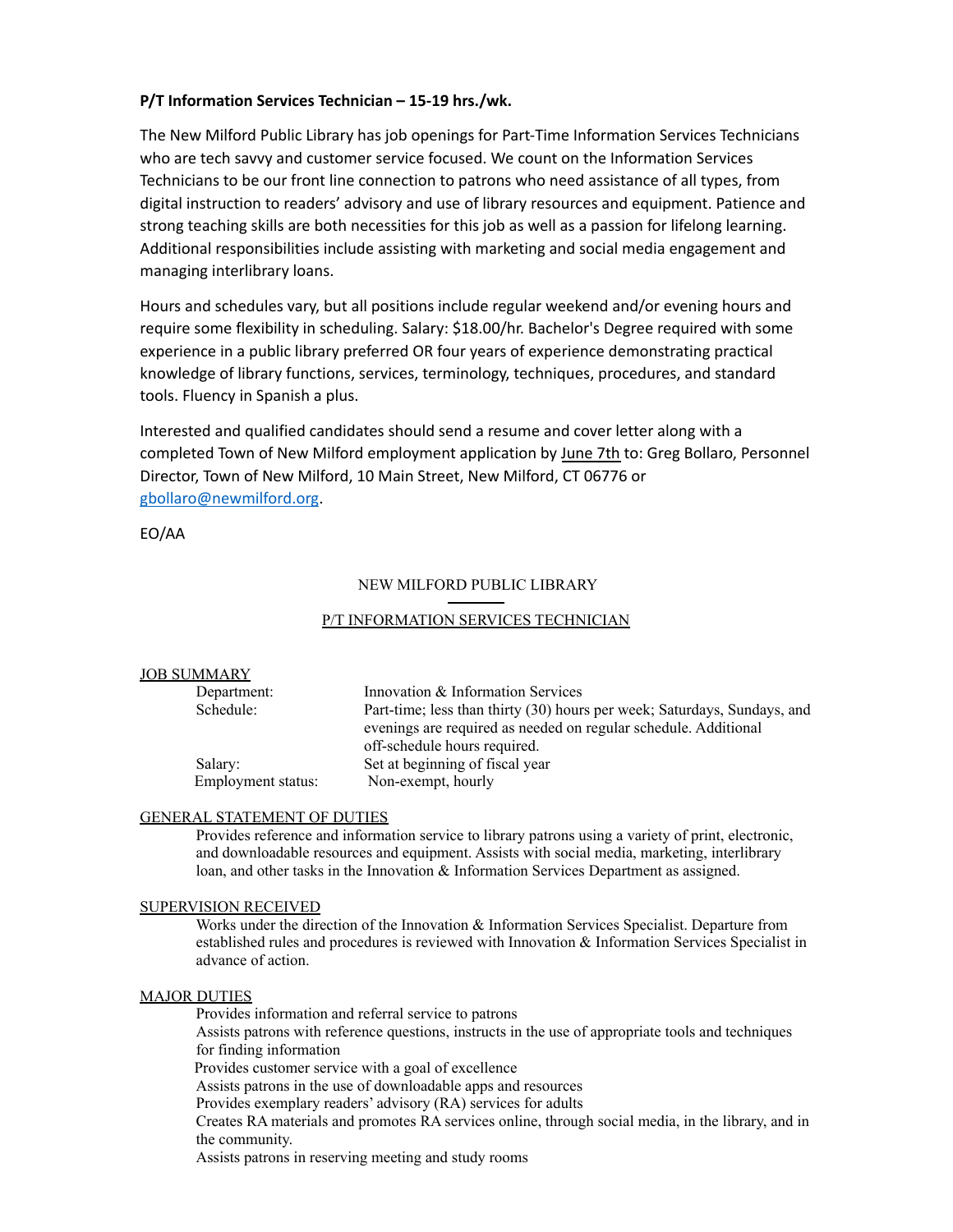Keeps up to date with print and electronic reference resources through ongoing review of collections Provides instruction in the use of print and electronic reference resources Provides digital literacy assistance Places holds using Bibliomation Assists patrons with interlibrary loan requests and follow-up Updates incoming interlibrary loans in FulfILLment and maintains statistics as assigned Assists with marketing and social media posts related to department events and for purposes of outreach and engagement of library users Maintains monthly book displays Individuals will be cross-trained to assist at circulation desks

### MINOR DUTIES

Collects statistics Attends meetings and workshops as required Provides basic computer troubleshooting assistance Assists in makerspace as assigned Contributes to an up-to-date manual of procedures Maintains collection of free brochures and announcements by keeping them current and well

stocked

Screens collections of outdated or unused materials following established guidelines Performs other duties as required

The above statements are intended to describe the general nature and level of work being performed by the employee assigned to this position. They are not to be construed as an exhaustive list of all job responsibilities and duties performed by personnel so classified.

### **New Milford Public Library P/T Innovation & Information Services Technician Job Description Page 2 of 2**

### REQUIREMENTS AND QUALIFICATIONS

| Knowledge and Ability: | Knowledge of basic reference print and electronic resources             |
|------------------------|-------------------------------------------------------------------------|
|                        | Knowledge of downloadable resources                                     |
|                        | Knowledge of all functions of an integrated library system              |
|                        | Knowledge of Windows or other graphical interface applications          |
|                        | Ability to maintain a professional demeanor at all times when dealing   |
|                        | with a demanding public                                                 |
|                        | Excellent communications skills                                         |
|                        | Knowledge of social media                                               |
|                        | Ability to organize and prioritize work and to follow through with      |
|                        | little or no supervision                                                |
|                        | Ability to lift and carry documents, office equipment weighing up to 20 |
|                        | pounds, and books on and off site                                       |
|                        | Ability to reach 6 feet high to obtain books, materials                 |
|                        | Ability to sit at a desk or stand and work continually for extended     |
|                        | periods of time while performing job functions, including repetitive    |
|                        | computer work                                                           |
|                        | Ability to troubleshoot basic computer, printer and FAX problems        |
|                        |                                                                         |
| Education:             | Bachelor's Degree required with some experience in a public library     |
|                        | preferred OR four years of experience demonstrating practical           |
|                        | knowledge of library functions, services, terminology, techniques,      |
|                        | procedures, and standard tools.                                         |

The Town of New Milford is an equal opportunity employer. In compliance with the Americans with Disabilities Act, the Town will provide reasonable accommodations to qualified individuals with disabilities and encourage both prospective and current employees to discuss potential accommodations with the Town when necessary.